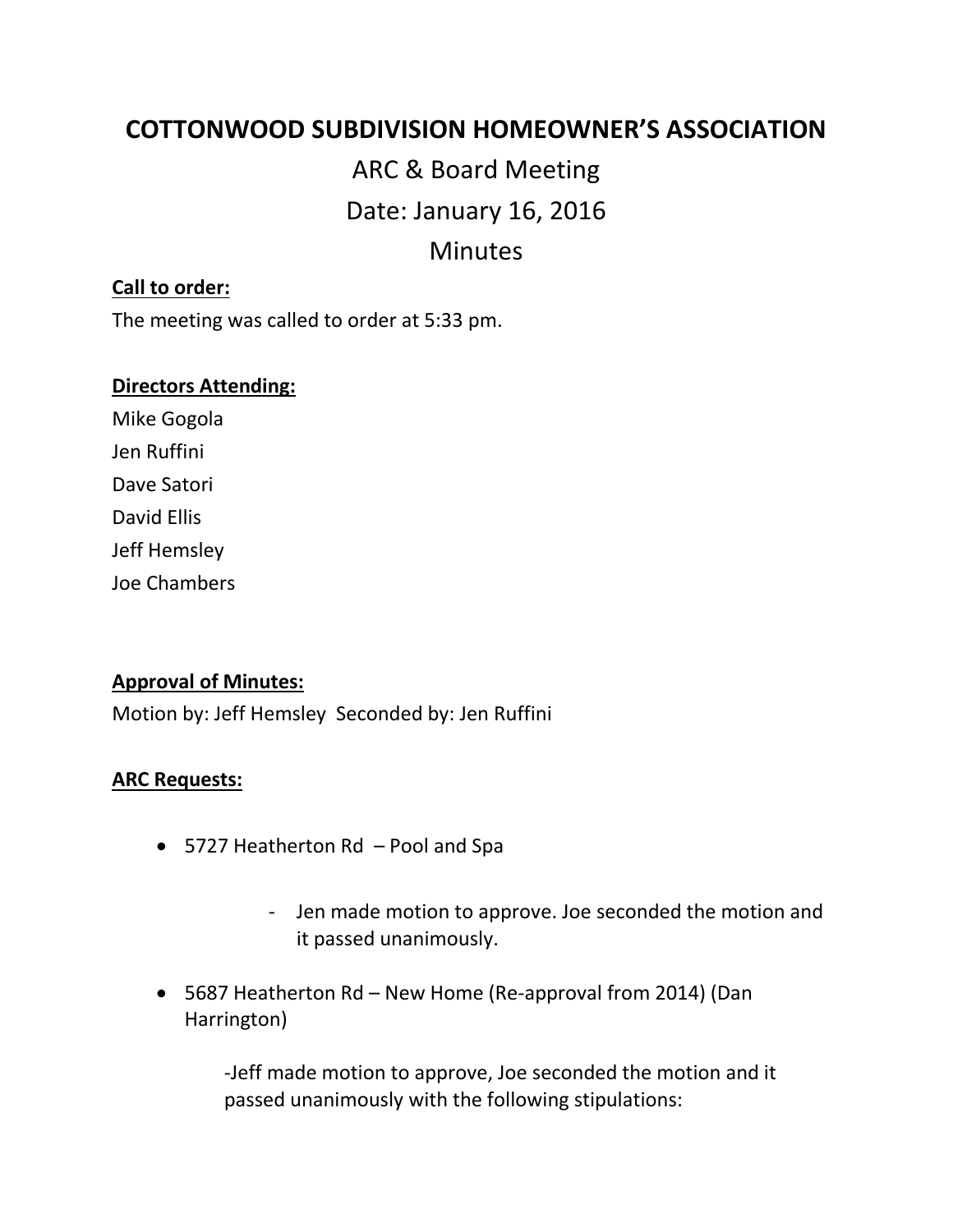- New Home
	- a. All trash and left over construction material will be placed in appropriate waste containers daily and no waste containers or porta potties will be placed on the road way at any time.
	- b. The Board reserves the right to impose a deposit if required due to repeat violations of community covenants or construction issues that are a nuisance or detriment to the community.
	- c. No Construction will commence before 6 am or continue beyond 6 pm M-F and 8 am to 6 pm Saturday and Sunday.
	- d. Must comply with plans submitted
	- e. Must comply with all covenant restrictions and county requirements.
	- f. Must be a Single-family dwellings only
	- g. Owners may not subdivide or separate any lot into a smaller lot
	- h. Owners may not combine two or more lots for a single home site
	- i. Minimum Floor Space Each single-story dwelling located on a lot must contain at least 2000 sq. ft of floor area and each multi-story dwelling must contain at least 2400 sq. ft. of floor area of which 1400 sq. ft must be on the first floor. Floor area does not include garages, porches, terraces or patios.
	- j. Garage Unless otherwise specifically approved by the ARC, no building may be constructed Separate and apart from the dwelling. Each dwelling must have an enclosed side entry garage to accommodate at least two and not more the four cars. No carports are permitted. Without the prior written approval of the ARC, no garage may be enclosed permanently or converted to another use without the substitution of another garage on the lot meeting the requirements of the declaration.
	- k. Driveways All lots must have a paved driveway of stable and permanent construction extending from the adjacent street to the dwelling. All driveways must be concrete or other approved on material.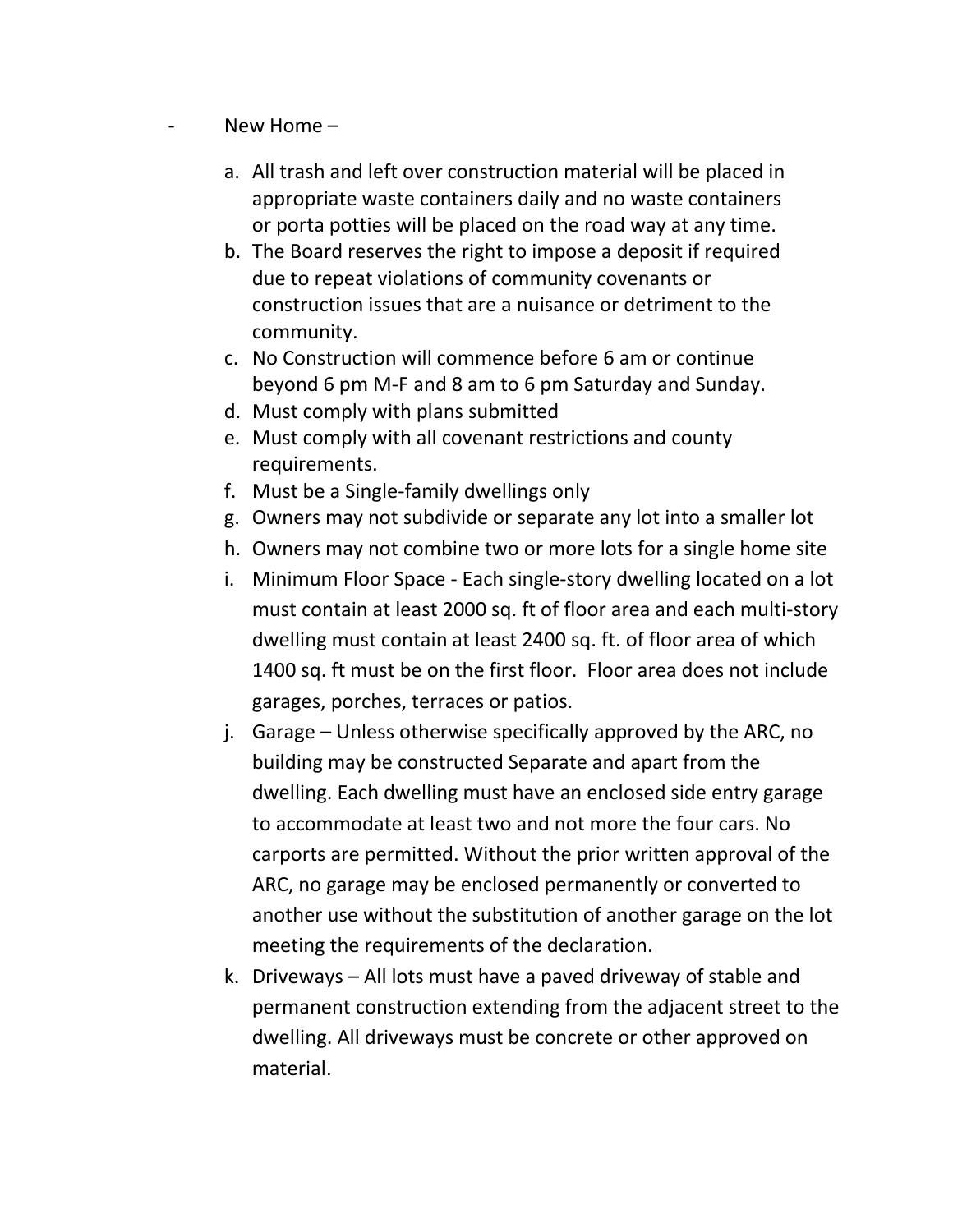- l. Exterior Color and Materials The color and materials of all exterior surfaces will be subject to approval of the ARC. The ARC may promulgate a list of approved colors and materials for this purpose. This restriction includes window tints and films.
- m. Roofs –Roofs shall have a minimum of "7 on 12" pitch and be made of 30 year minimum dimensional shingles.
- n. Utility Connections Connections for all utilities, including, but not limited to water, sewage electricity, telephone, and television must be run underground from the connecting point there from to the dwelling in such a manner as is acceptable to the respective utility authority or company and the ARC. Wells may be installed only for irrigation purposes.
- o. Mailboxes All mailboxes, paper boxes or other receptacles of any kind for use in the delivery of mail, newspapers, magazines, or similar material shall be erected or permitted in only the location approved by the ARC and must be constructed according to a size, design, and material approved by the ARC. The ARC may specify a particular brand and model of mailbox and should it do so each owner shall be required to install a mailbox model so specified.
- p. Must comply with all county ordinances and the Cottonwood Covenants and Rules.

## **Business:**

- **1. MSBU Conversion –** We are in the process of submitting our application. It will need to be approved by the county and by the community and will take around a year to complete.
- **2. North Gate –** Mike spoke to Timberland and was told that the North Gate would probably open sometime before the end of the year. A recommendation was made to refer this to legal due to the continued damage to our front entrance and as a result of the property damage on Heatherton to the mailbox and fire hydrant. It was also recommended